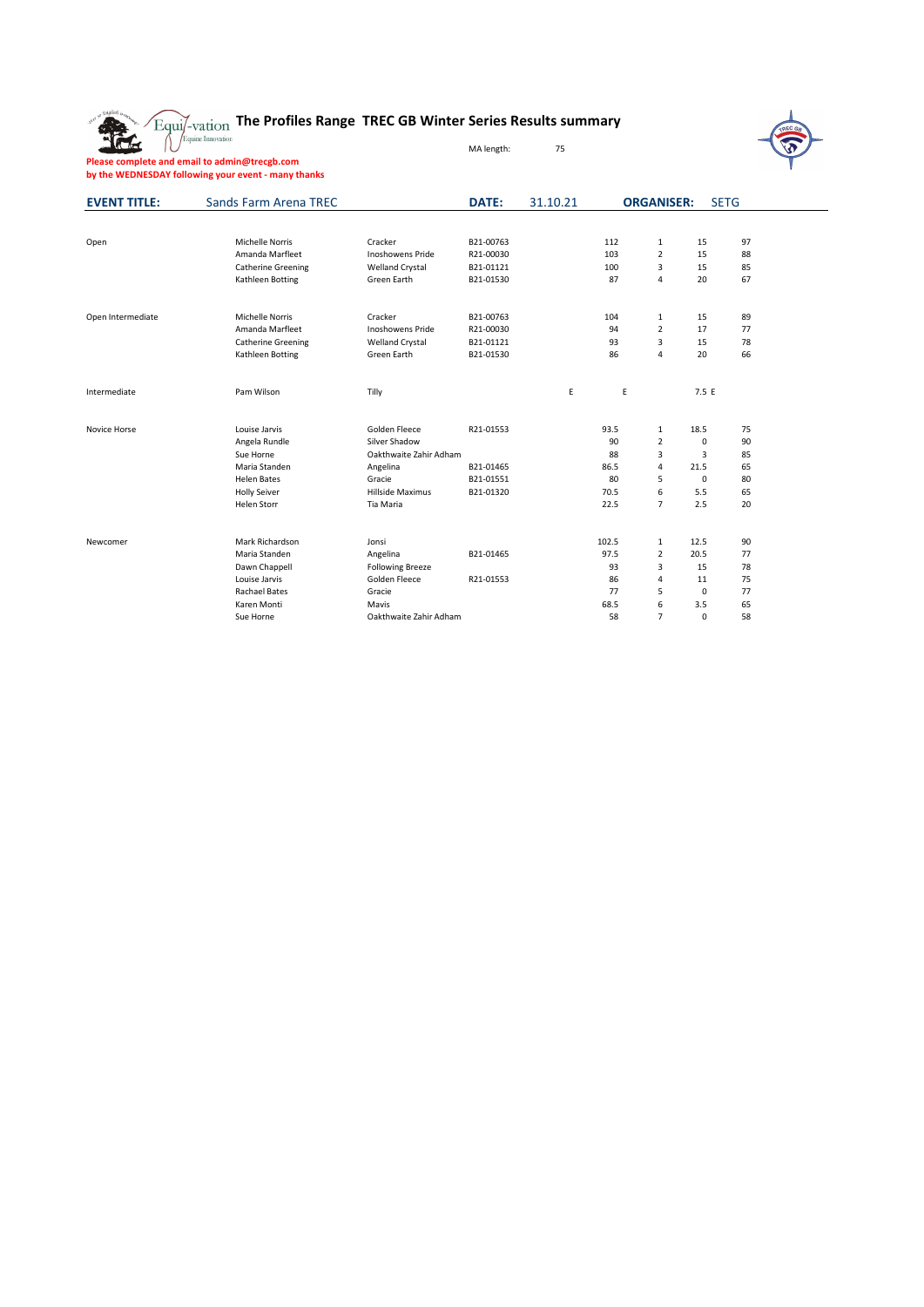

| <b>RIDER</b>                 | <b>TREC GB NO</b> | Low Branches<br><b>HORSE</b> (very important) | Essex Stile | <b>Bridge</b>   | <b>Kinhanser Steps</b> | Corridor | Road Closed | Weave | Deductions for circling<br>Arena Inmobility |  | <b>PTV</b><br><b>TOTAL</b> | CANTER | WALK | MA<br><b>TOTAL</b> | <b>GRAND</b><br><b>TOTAL</b> | POSTLY |  |
|------------------------------|-------------------|-----------------------------------------------|-------------|-----------------|------------------------|----------|-------------|-------|---------------------------------------------|--|----------------------------|--------|------|--------------------|------------------------------|--------|--|
| Michelle Norris              | B21-00763         | Cracker                                       |             | 10              | 10                     | 10       | 10          |       | 10 <sup>1</sup>                             |  |                            |        |      |                    | 112                          |        |  |
| Amanda Marfleet   R21-00030  |                   | Inoshowens Pride                              |             | 10              | 10                     | 10       | <b>10</b>   |       |                                             |  |                            |        |      |                    | 103                          |        |  |
| Catherine Greening B21-01121 |                   | <b>Welland Crystal</b>                        |             | 101             |                        |          | 10          |       |                                             |  |                            |        |      |                    | 100                          |        |  |
| Kathleen Botting             | B21-01530         | Green Earth                                   |             | 10 <sup>1</sup> |                        |          |             |       |                                             |  |                            |        |      |                    | 87                           |        |  |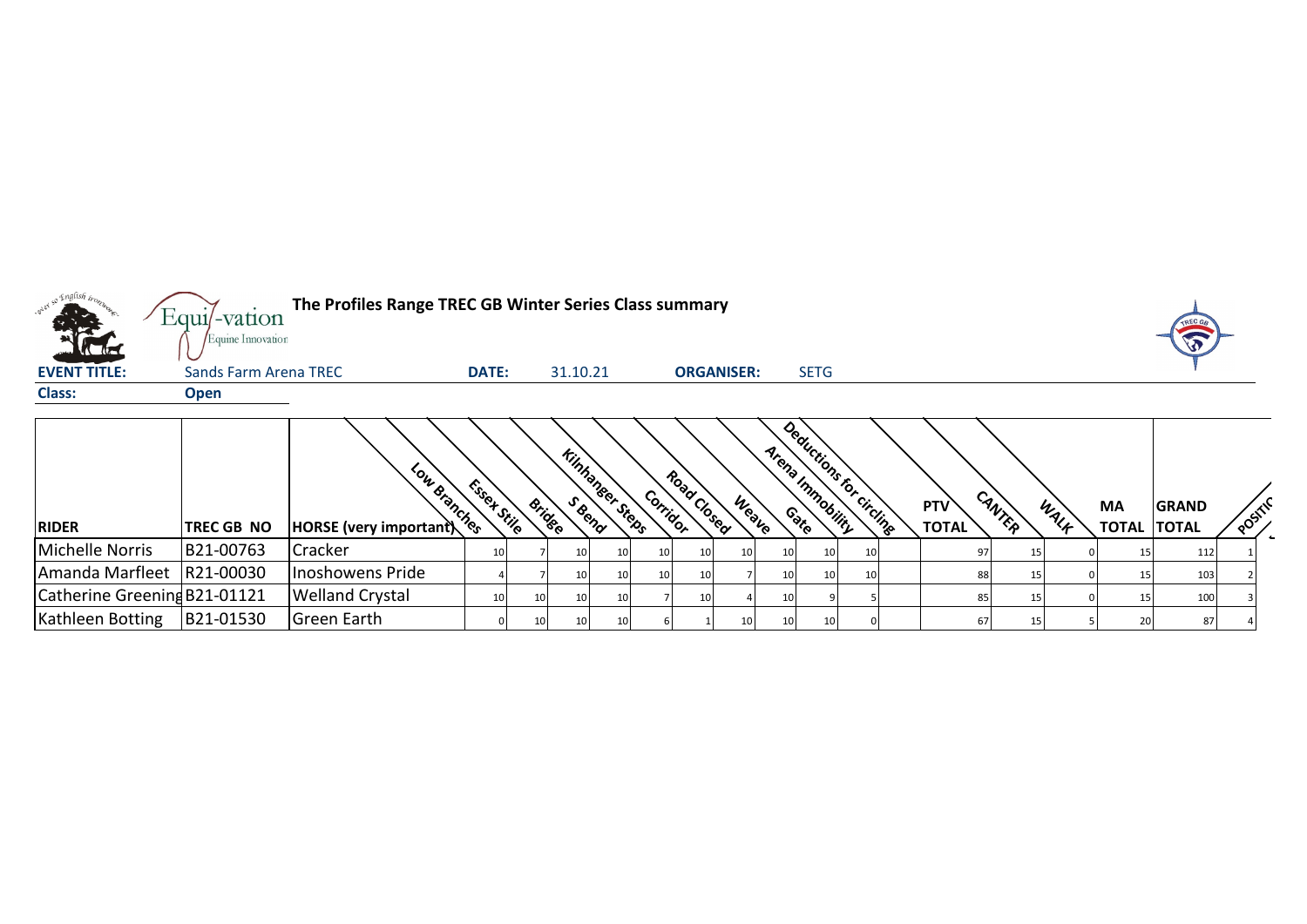| n <sup>a el so</sup> English inon. | Equi/-vation<br>Equine Innovation | The Profiles Range TREC GB Winter Series Class summary |              |                      |                        |    |        |                     |                 |                  |                         |                            |        |      |                                 |              |          |  |
|------------------------------------|-----------------------------------|--------------------------------------------------------|--------------|----------------------|------------------------|----|--------|---------------------|-----------------|------------------|-------------------------|----------------------------|--------|------|---------------------------------|--------------|----------|--|
| <b>EVENT TITLE:</b>                | Sands Farm Arena TREC             |                                                        | <b>DATE:</b> | 31.10.21             |                        |    |        | <b>ORGANISER:</b>   |                 | <b>SETG</b>      |                         |                            |        |      |                                 |              |          |  |
| <b>Class:</b>                      | <b>Open Intermediate</b>          |                                                        |              |                      |                        |    |        |                     |                 |                  |                         |                            |        |      |                                 |              |          |  |
| <b>RIDER</b>                       | <b>TREC GB NO</b>                 | Essex Stile<br>HORSE (very important)                  | Low Branches | Road Closed<br>Conto | <b>Kinhaneer Steps</b> |    | S Bend | One Handed Corridor |                 | Arena Inmobility | Deductions for circling | <b>PTV</b><br><b>TOTAL</b> | CANTER | WALF | <b>MA</b><br><b>TOTAL TOTAL</b> | <b>GRAND</b> | POSITION |  |
| <b>Michelle Norris</b>             | IB21-00763                        | <b>Cracker</b>                                         | 10           | 10                   | 10                     | 10 |        | 10                  | <b>10</b>       | 10               | 10                      | 89                         | 15     |      |                                 | 104          |          |  |
| Amanda Marfleet                    | R21-00030                         | Inoshowens Pride                                       |              | 10                   | 10 <sub>l</sub>        | 10 |        | 10 <sub>l</sub>     | 10              | 10 <sup>1</sup>  | 10                      | 77                         | 15     |      | 17                              | 94           |          |  |
| <b>Catherine Greening</b>          | B21-01121                         | <b>Welland Crystal</b>                                 | 10           |                      | 10                     | 10 |        | 10 <sup>1</sup>     | 10 <sub>l</sub> | 10               | 10                      | 78                         | 15     |      |                                 | 93           |          |  |
| Kathleen Botting                   | B21-01530                         | Green Earth                                            |              | 10                   | 10                     | 10 |        | 10 <sup>1</sup>     | 10 <sup>1</sup> |                  |                         | <b>66</b>                  | 15     |      | 20                              | 86           |          |  |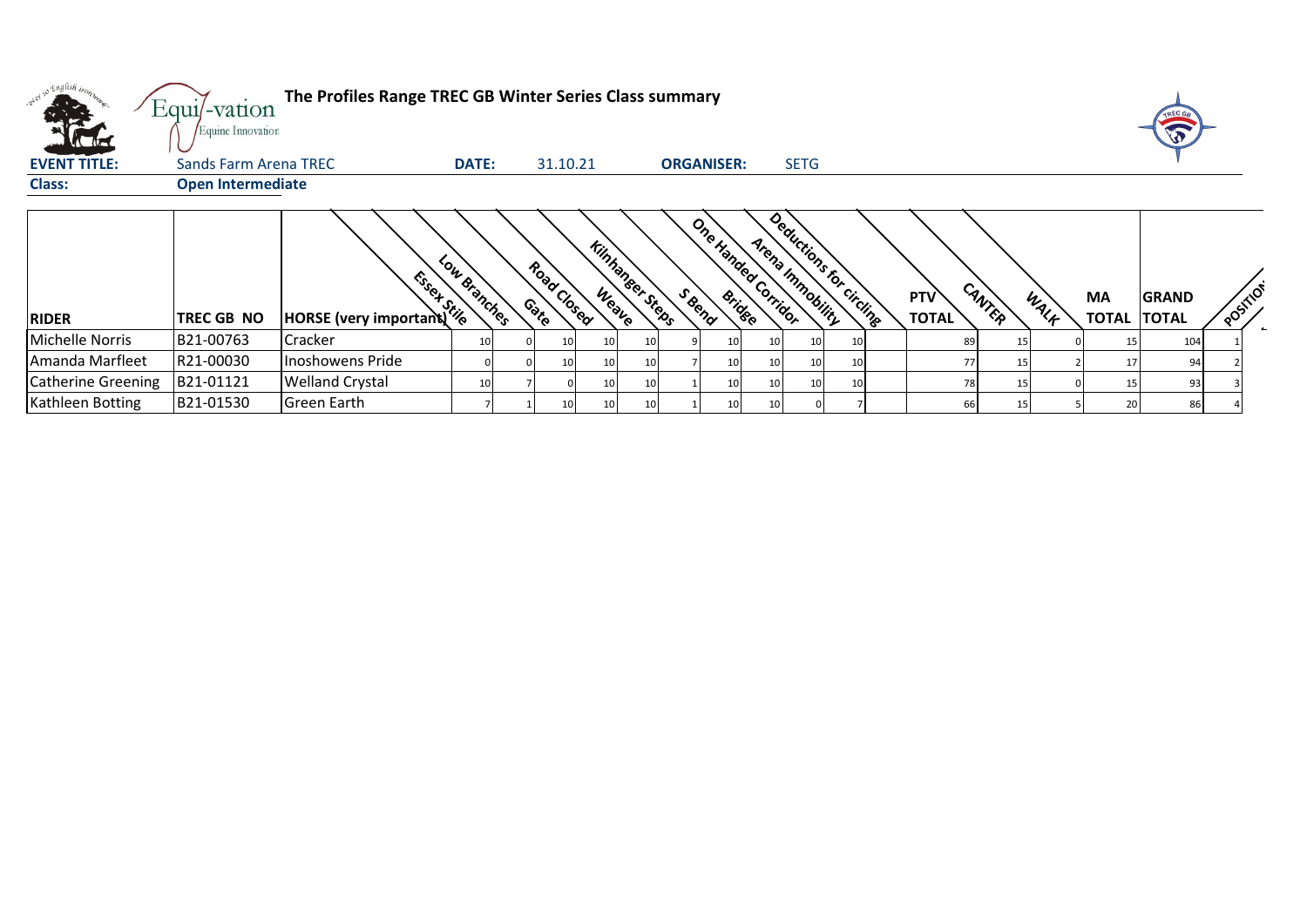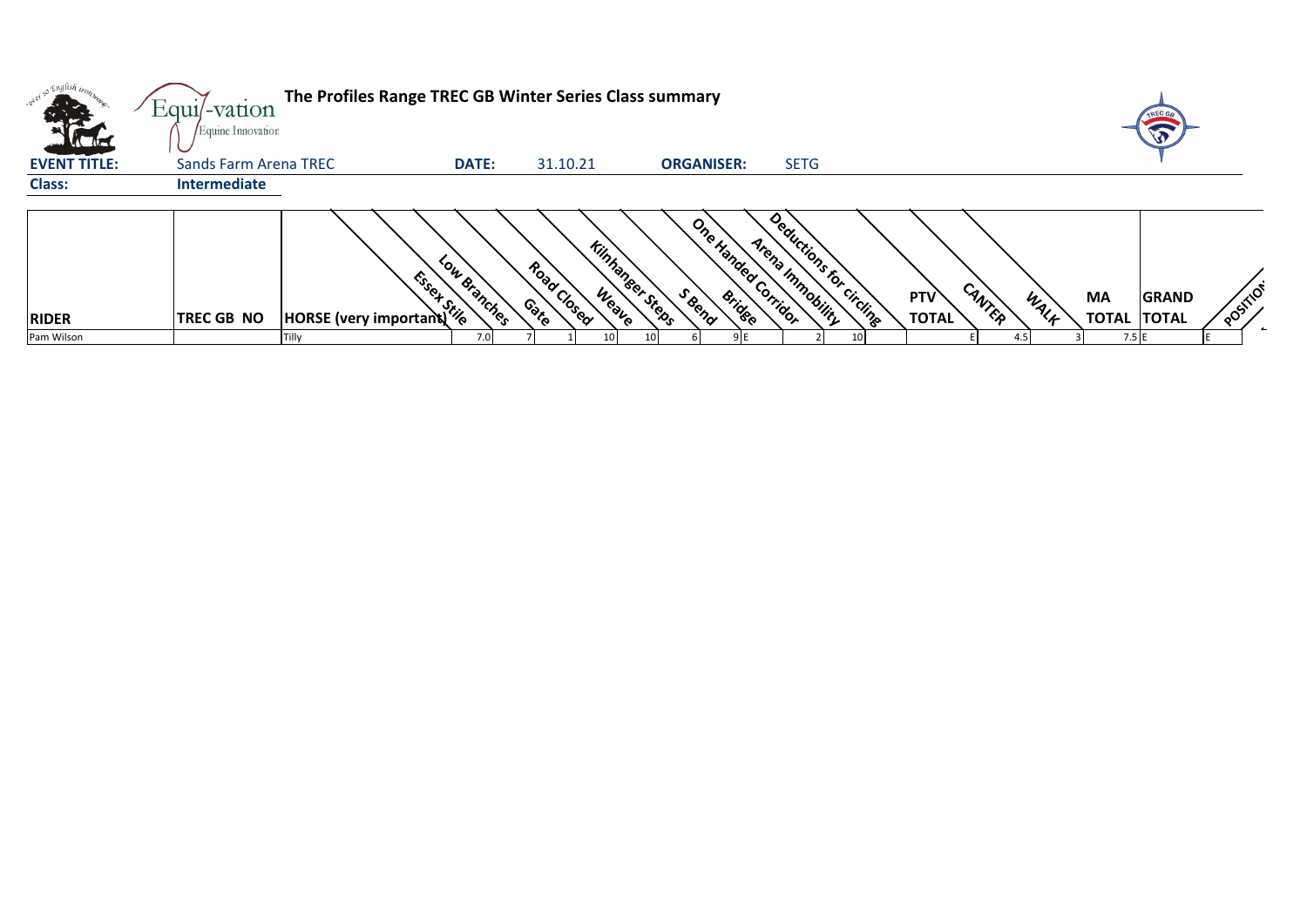|                     | Equi/-vation          | The Profiles Range TREC GB Winter Series Class summary |                 |             |          |   |                 |                   |              |                 |                                             |    |                            |        |      |      |                    |                              |          |
|---------------------|-----------------------|--------------------------------------------------------|-----------------|-------------|----------|---|-----------------|-------------------|--------------|-----------------|---------------------------------------------|----|----------------------------|--------|------|------|--------------------|------------------------------|----------|
|                     | Equine Innovation     |                                                        |                 |             |          |   |                 |                   |              |                 |                                             |    |                            |        |      |      |                    |                              |          |
| <b>EVENT TITLE:</b> | Sands Farm Arena TREC |                                                        | <b>DATE:</b>    |             | 31.10.21 |   |                 | <b>ORGANISER:</b> |              |                 | <b>SETG</b>                                 |    |                            |        |      |      |                    |                              |          |
| <b>Class:</b>       | <b>Novice Horse</b>   |                                                        |                 |             |          |   |                 |                   |              |                 |                                             |    |                            |        |      |      |                    |                              |          |
| <b>RIDER</b>        | TREC GB NO            | Weave<br>HORSE (very important)                        | Road Closed     | Essey Stile | Contro   |   | Kinhaneer Steps | <b>Bridge</b>     | Low Branches | Led Corridor    | Deductions for circline<br>Arena Immobility |    | <b>PTV</b><br><b>TOTAL</b> | CANTER |      | WALK | MA<br><b>TOTAL</b> | <b>GRAND</b><br><b>TOTAL</b> | POSITION |
| Louise Jarvis       | R21-01553             | Golden Fleece                                          | 10              |             | 10       | 6 | 10 <sub>1</sub> | 10 <sub>1</sub>   |              |                 | 10                                          |    |                            | 75     | 14.5 |      | 18.5               | 93.5                         |          |
| Angela Rundle       |                       | Silver Shadow                                          | 10 <sup>1</sup> | 10          | 10       |   |                 |                   |              |                 | 10                                          | 10 |                            | 90     |      |      |                    | 90                           |          |
| Sue Horne           |                       | Oakthwaite Zahir Adham                                 | 10 <sup>1</sup> | 10          | 10       | 6 | 10 <sub>1</sub> |                   |              |                 |                                             | 10 |                            | 85     |      |      |                    | 88                           |          |
| Maria Standen       | B21-01465             | Angelina                                               | 10 <sup>1</sup> |             |          | 3 | 10 <sub>1</sub> |                   |              | 10 <sup>1</sup> |                                             | 10 |                            | 65     | 15   | 6.5  | 21.5               | 86.5                         |          |
| <b>Helen Bates</b>  | B21-01551             | Gracie                                                 | 10 <sup>1</sup> |             | 10       |   | 10 <sub>1</sub> | 10 <sup>1</sup>   | 10           |                 | 10                                          | 10 |                            | 80     |      |      |                    | 80                           |          |
| <b>Holly Seiver</b> | B21-01320             | Hillside Maximus                                       | 10              |             |          |   |                 | 10                |              |                 | 10                                          | 10 |                            | 65     |      | 5.5  | 5.5                | 70.5                         |          |
| <b>Helen Storr</b>  |                       | Tia Maria                                              | 10 <sup>1</sup> | 10          |          |   |                 |                   |              |                 |                                             |    |                            | 20     |      | 2.5  | 2.5                | 22.5                         |          |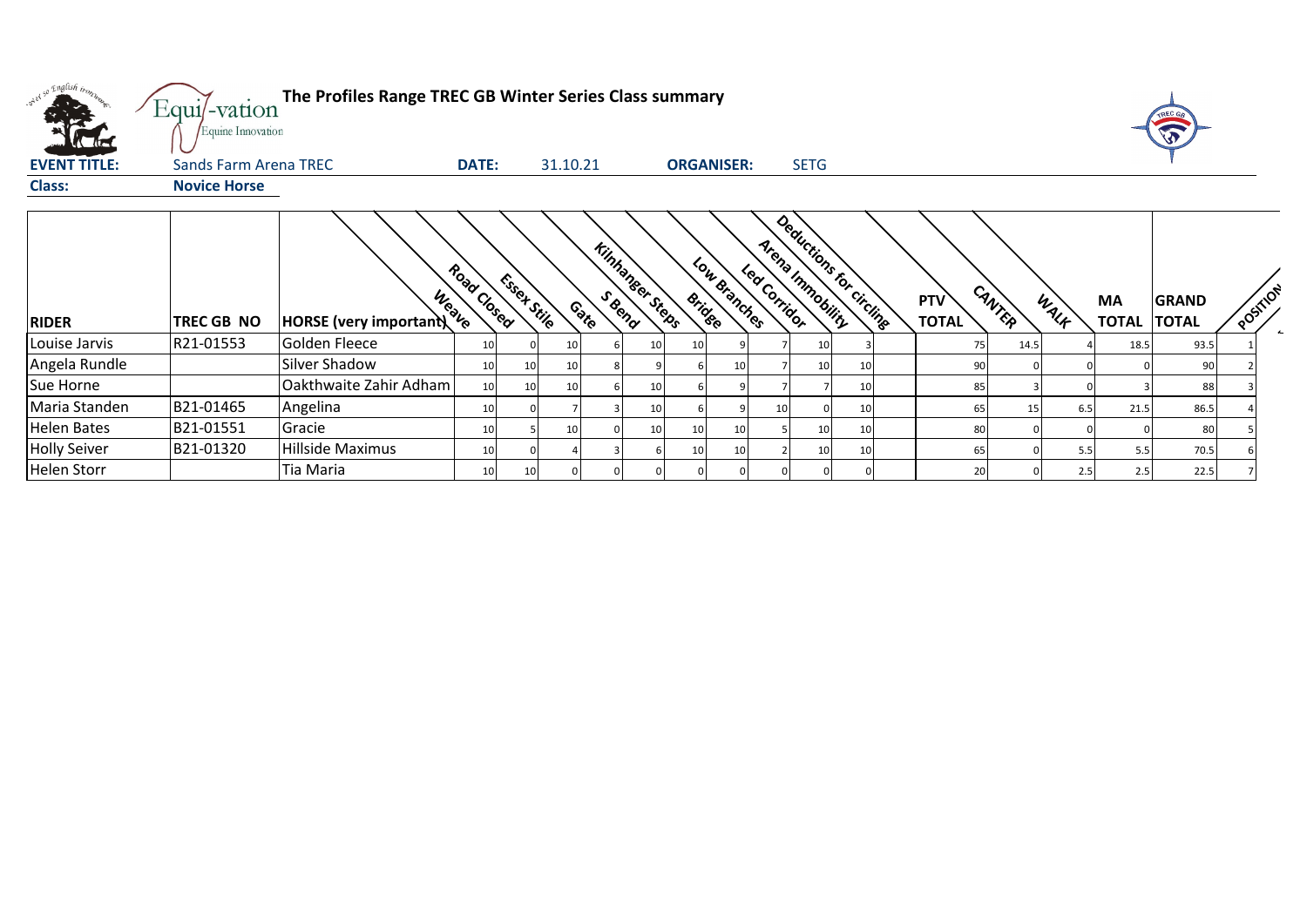| what so English trong | Equi/-vation<br>Equine Innovation | The Profiles Range TREC GB Winter Series Class summary |              |              |             |          |                 |             |                   |                    |                                             |    |                            |        |      |                           |                              |          |  |
|-----------------------|-----------------------------------|--------------------------------------------------------|--------------|--------------|-------------|----------|-----------------|-------------|-------------------|--------------------|---------------------------------------------|----|----------------------------|--------|------|---------------------------|------------------------------|----------|--|
| <b>EVENT TITLE:</b>   | Sands Farm Arena TREC             |                                                        | <b>DATE:</b> |              | 31.10.21    |          |                 |             | <b>ORGANISER:</b> |                    | <b>SETG</b>                                 |    |                            |        |      |                           |                              |          |  |
| <b>Class:</b>         | <b>Newcomer</b>                   |                                                        |              |              |             |          |                 |             |                   |                    |                                             |    |                            |        |      |                           |                              |          |  |
| <b>RIDER</b>          | TREC GB NO                        | <b>Kinhaneer Steps</b><br>HORSE (very important)       |              | <b>Weave</b> | Road Closed | Corridor | Low Branches    | Esset Stile |                   | Led Bridge<br>Coto | Deductions for circling<br>Arena Innobility |    | <b>PTV</b><br><b>TOTAL</b> | CANTER | WALF | <b>MA</b><br><b>TOTAL</b> | <b>GRAND</b><br><b>TOTAL</b> | POSITION |  |
| Mark Richardson       |                                   | Jonsi                                                  | 10           |              |             | 10       | 10              |             | 10                |                    |                                             | 10 | 90                         | 12.5   |      | 12.5                      | 102.5                        |          |  |
| Maria Standen         | B21-01465                         | Angelina                                               | 10           |              |             |          | 10 <sup>1</sup> |             | 10                |                    |                                             | 10 | 77                         | 15     | 5.5  | 20.5                      | 97.5                         |          |  |
| Dawn Chappell         |                                   | <b>Following Breeze</b>                                | 10           |              |             |          |                 |             | 10                |                    |                                             | 10 | 78                         | 15     |      | 15                        | 93                           |          |  |
| Louise Jarvis         | R21-01553                         | Golden Fleece                                          | 10           | 10           | 10          |          | 10              |             | 10                |                    |                                             | 10 | 75                         | 7.5    | 3.5  | 11                        | 86                           |          |  |
| <b>Rachael Bates</b>  |                                   | Gracie                                                 | 10           |              | 10          |          |                 |             |                   |                    | 10                                          | 10 | 77                         |        |      |                           | 77                           |          |  |
| Karen Monti           |                                   | Mavis                                                  |              |              | 10          |          |                 |             | 10                |                    |                                             | 10 | 65                         | 3.5    |      | 3.5                       | 68.5                         |          |  |
| Sue Horne             |                                   | Oakthwaite Zahir Adham                                 | 10           |              | 10          | 10       |                 |             |                   |                    |                                             |    | 58                         |        |      |                           | 58                           |          |  |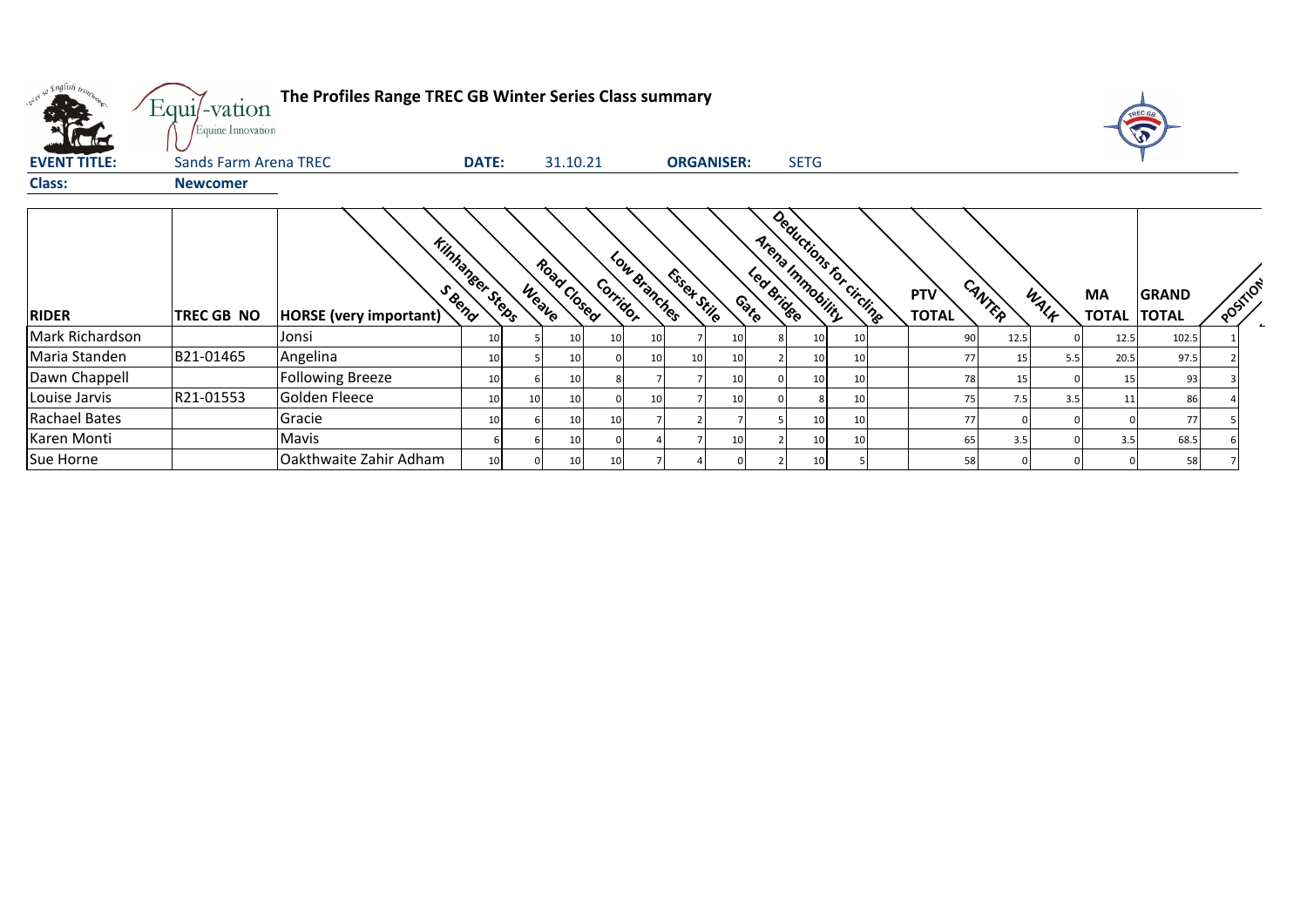| TREC OR             |                       | <b>TREC GB Winter Series Class summary</b>            |              |              |                 |                              |    |            |                   |                                       |             |                         |                            |      |      | TREC GB     |                              |          |  |
|---------------------|-----------------------|-------------------------------------------------------|--------------|--------------|-----------------|------------------------------|----|------------|-------------------|---------------------------------------|-------------|-------------------------|----------------------------|------|------|-------------|------------------------------|----------|--|
| <b>EVENT TITLE:</b> | Sands Farm Arena TREC |                                                       | <b>DATE:</b> |              | 31.10.21        |                              |    |            | <b>ORGANISER:</b> |                                       | <b>SETG</b> |                         |                            |      |      |             |                              |          |  |
| <b>Class:</b>       | In Hand               |                                                       |              |              |                 |                              |    |            |                   |                                       |             |                         |                            |      |      |             |                              |          |  |
| <b>RIDER</b>        | TREC GB NO            | Leaf Kinhaneer Steps<br><b>HORSE</b> (very important) |              | Led Corridor | Led Road Cosed  | Arena Inmobility<br>Leaweaue |    | Led Bridge | Lea Gate          | Led Low Branches<br>Leaf Essex Stille |             | Deductions for circling | <b>PTV</b><br><b>TOTAL</b> | TROT | WALK | MA<br>TOTAL | <b>GRAND</b><br><b>TOTAL</b> | POSTILON |  |
| Laura Sulsh         |                       | Cody                                                  |              | 10           | 10              |                              | 10 |            |                   | 10                                    | 10          | 10                      | 92                         | 15   |      | 20          | 112                          |          |  |
| Kathleen Botting    | B21-01530             | Golconda Prince                                       |              |              | 10              | 10                           | 10 |            |                   | 10                                    | 10          | 10                      | 86                         | 12   |      | 21          | 107                          |          |  |
| Jemma Sulsh         |                       | Logan                                                 |              | 10           | 10              |                              | 10 |            | 10                | 10 <sup>1</sup>                       | 10          | 10                      | 87                         | 13   |      | 13          | 100                          |          |  |
| <b>Emily Blake</b>  |                       | Dia                                                   |              |              |                 |                              | 10 |            |                   | 10                                    | 10          |                         | 49                         | 14   | 2.5  | 16.5        | 65.5                         |          |  |
| Paula Hynes         |                       | Howen Thunder                                         |              |              |                 |                              |    | 10         |                   | 10 <sub>l</sub>                       | -10         |                         | 51                         |      |      |             | 60                           |          |  |
| Michaela Few        |                       | <b>Boomerang Boy</b>                                  |              |              | 10 <sub>l</sub> |                              |    | 10         |                   | 10                                    |             |                         | 50                         | 6.5  |      | 6.5         | 56.5                         |          |  |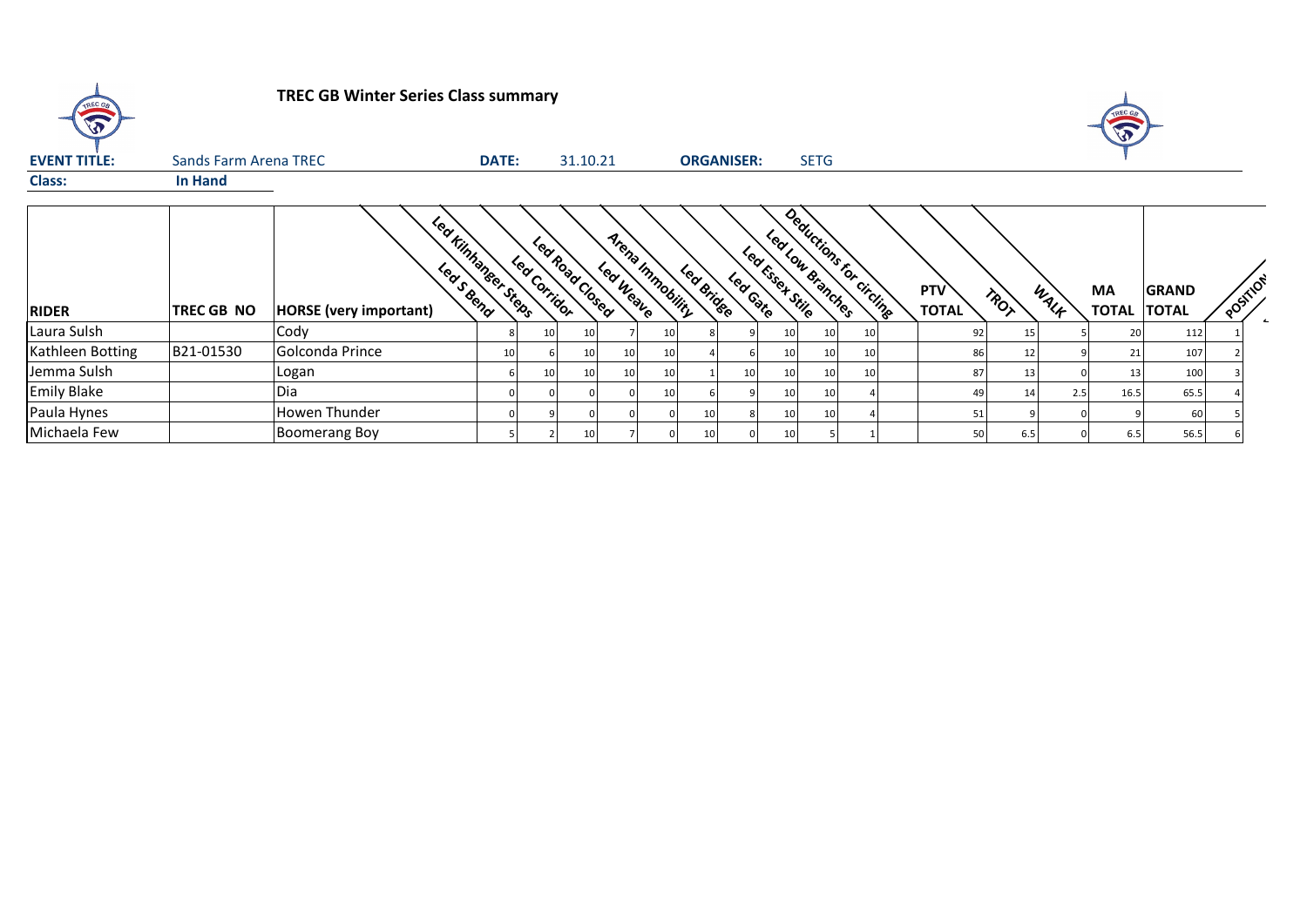| TREC GO              |                       | <b>TREC GB Winter Series Class summary</b> |                        |          |             |    |                   |                   |    |                       |             |                        |                            |        |      | L           |                              |          |
|----------------------|-----------------------|--------------------------------------------|------------------------|----------|-------------|----|-------------------|-------------------|----|-----------------------|-------------|------------------------|----------------------------|--------|------|-------------|------------------------------|----------|
| <b>EVENT TITLE:</b>  | Sands Farm Arena TREC |                                            | <b>DATE:</b>           |          | 31.10.21    |    |                   | <b>ORGANISER:</b> |    |                       | <b>SETG</b> |                        |                            |        |      |             |                              |          |
| <b>Class:</b>        | <b>Starters</b>       |                                            |                        |          |             |    |                   |                   |    |                       |             |                        |                            |        |      |             |                              |          |
| <b>RIDER</b>         | TREC GB NO            | <b>HORSE</b> (very important)              | <b>Kinhaneer Steps</b> | Corridor | Road Closed |    | Ridden Inmobility | <b>Bridge</b>     |    | Essex Stile<br>Contro |             | Deductions for criting | <b>PTV</b><br><b>TOTAL</b> | CANTER | WALF | MA<br>TOTAL | <b>GRAND</b><br><b>TOTAL</b> | POSTILOT |
| Dawn Chappell        |                       | <b>Following Breeze</b>                    |                        |          |             |    | 10                | 10                | 10 |                       |             |                        | 60                         |        |      |             | 731                          |          |
| <b>Rachael Bates</b> |                       | Gracie                                     |                        |          |             | 10 | 10                | 10                | 10 |                       |             |                        | 64                         | 1.5    |      | 1.5         | 65.5                         |          |
| <b>Helen Bates</b>   |                       | Gracie                                     |                        | 10       |             |    |                   |                   | 10 |                       | 10          |                        | 61                         |        |      |             | 61                           |          |
| Karen Monti          |                       | Mavis                                      |                        |          |             |    |                   | 10                | 10 |                       |             |                        | 57                         |        |      |             | 57                           |          |
| Paula Hynes          |                       | Howen Thunder                              |                        |          |             |    |                   |                   | 10 |                       |             |                        | 37                         |        |      |             | 37                           |          |